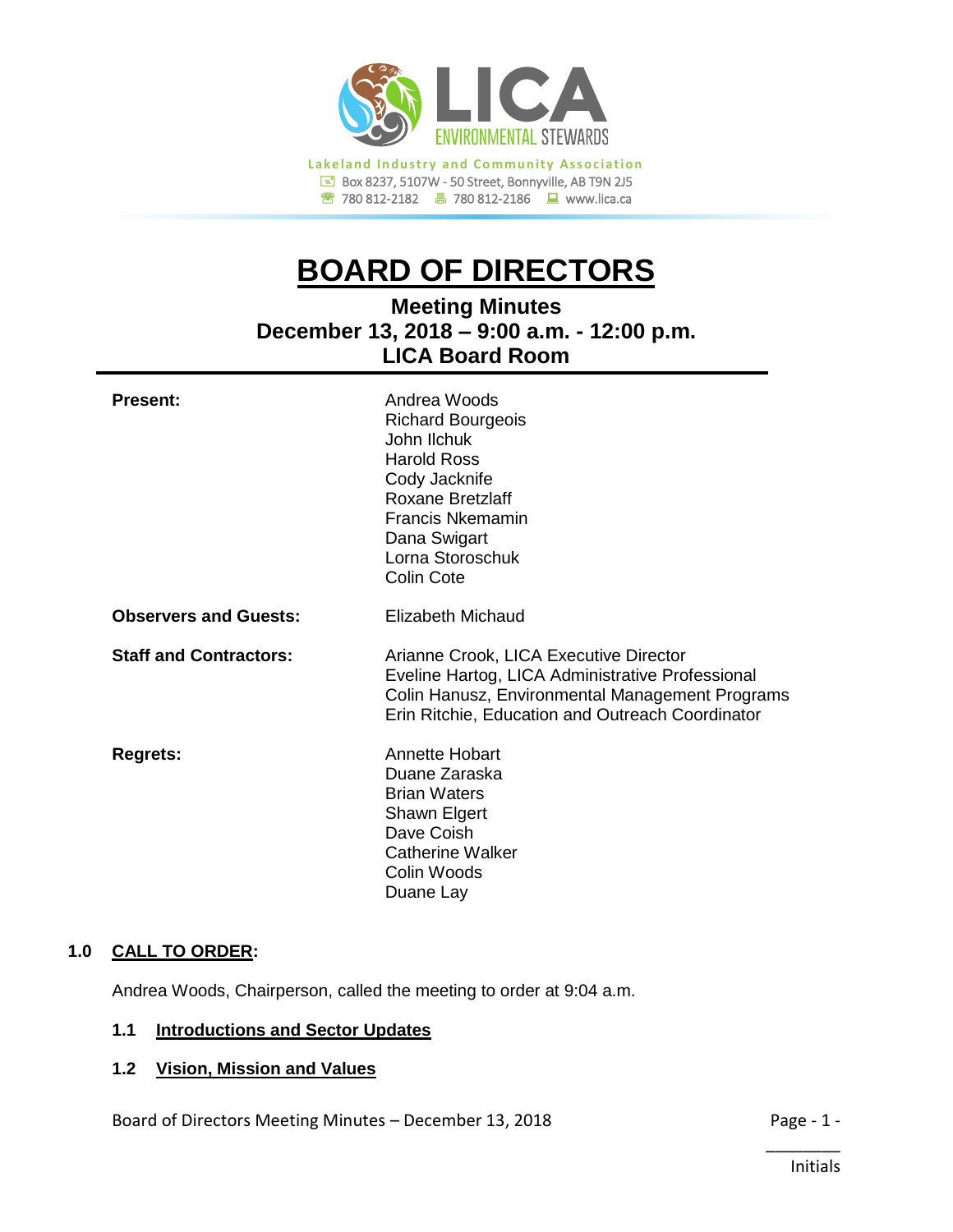# **1.3 Roll Call**

**#1 Moved by Dana Swigart AND RESOLVED that Duane Lay be issued an attendance letter.**

# **1.4 Approval of Agenda**

**#2 Moved by Dana Swigart AND RESOLVED that the December 13, 2018 Agenda be approved as presented.**

# **1.5 Approval of Minutes**

**#3 Moved by Harold Ross AND RESOLVED that the Minutes of the November 8, 2018 Board of Directors meeting be approved as presented.**

# **2.0 ONGOING BUSINESS**

# **2.1 Education and Outreach Update**

# **2.1.1 Classroom Presentations**

Erin has completed 96 classroom presentations to date.

Erin notified the Board that LICA will be hosting, along with Cows and Fish, a Beavers in Our Landscape workshop on March 18, 2019. Emails will be forwarded in the future on this event. Dana Swigart suggested that the MD of Bonnyville also be asked to participate in the workshop since they are already involved with beaver control in the area. Erin will be in touch with the MD.

# **2.1.2 2019 Calendar Contest**

Erin informed the Board that the 2019 calendars are now available. A total of 162 entries were submitted. She is currently making presentations of prizes to the calendar winners, and distributing copies in the local area.

# **2.1.3 Program Applications**

Erin indicated to the Board that the Little Green Thumbs and Stream of Dreams program applications have been approved by the E & O Committee. The application forms will be sent out to schools in the LICA region to identify participating schools for the upcoming grant year. Applications will be accepted until February  $4<sup>th</sup>$ , 2019. The Board was encouraged to share the names of any interested teachers with Erin and she would contact them directly.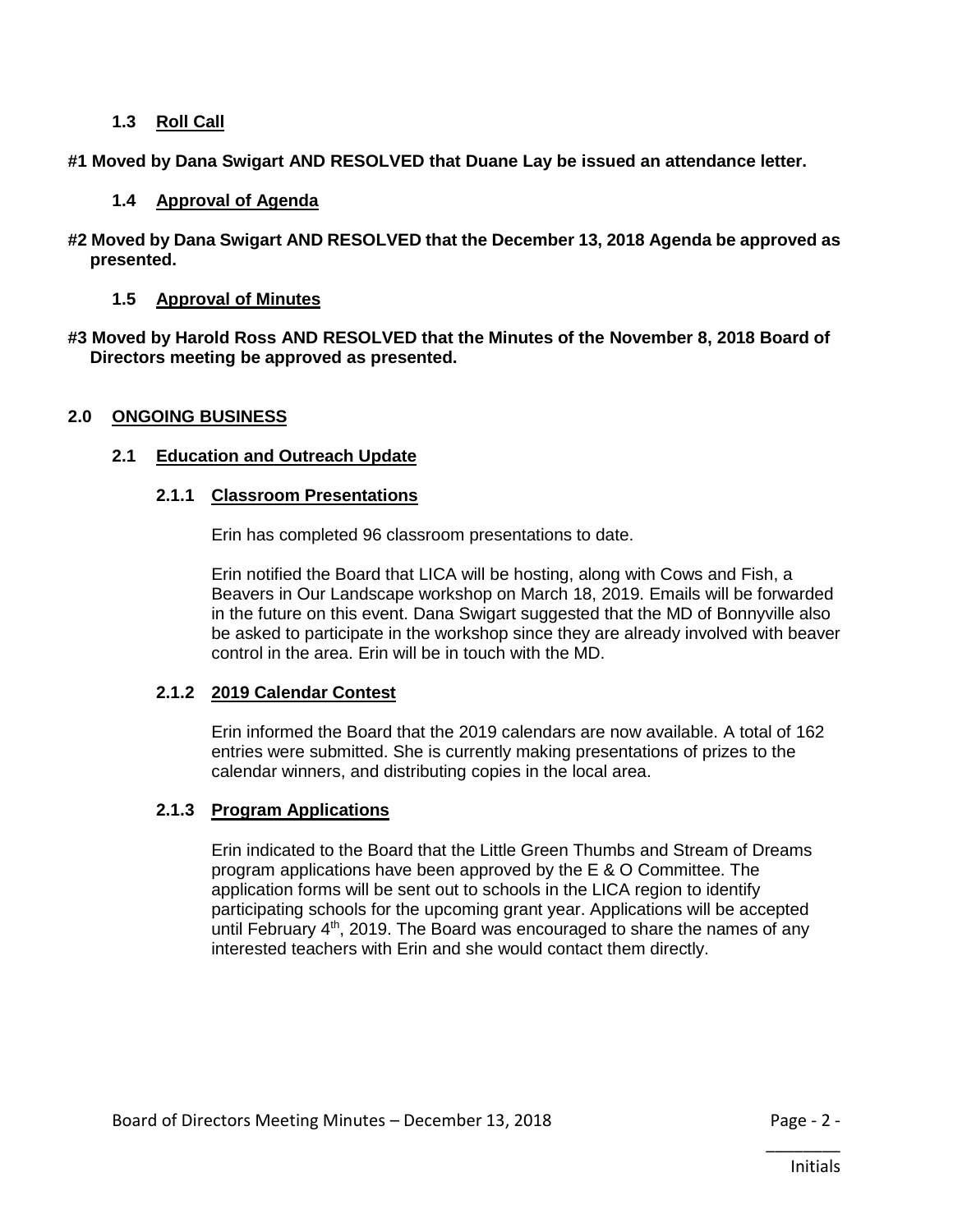# **2.2 Environmental Monitoring Programs Update**

# **2.2.1 Routine Operations & Reporting**

Mike is currently attending the AEP Deposition Integration Workshop December 12 and 13. He will be presenting the findings from the workshop at the January 17, 2019 Board of Directors meeting. The Board is hopeful that the results from the deposition workshop will result in our current soil samples being analyzed; currently, they are archived.

# **2.2.2 Special Projects**

No report.

# **2.2.3 Planning & Optimization**

No report.

# **2.2.4 ALMS**

The 2019 ALMS proposal for the sampling of 10 lakes in the LICA region has been received and submitted to the LICA Industry Steering Committee for approval.

Colin informed the Board that the invoice for the 2018 sampling has been received from ALMS and that final payment will be made once the report has been received.

# **2.3 Environmental Management Programs Update**

# **2.3.1 WPAC Update**

Colin informed the Board that he has been working with the other WPACs in the province to streamline the AEP grant application process and a proposal for more timely release of grant monies in order to alleviate cash flow problems for WPACs.

LICA's 2019-2020 WPAC Work Plan will be completed in January and will be presented at the January 17, 2019 Board of Directors meeting for approval. The Work Plan will form the basis for the 2019-2020 WPAC Operating Grant application, which we anticipate will be due in February 2019.

# **2.3.2 Jessie Lake Restoration Program Update**

Colin presented a detailed map showing areas around Jessie Lake where restoration areas have been targeted for 2019 and 2020. Colin indicated that the cost to do the planting is approximately \$7500 per year and that this program is dependent upon grant funding.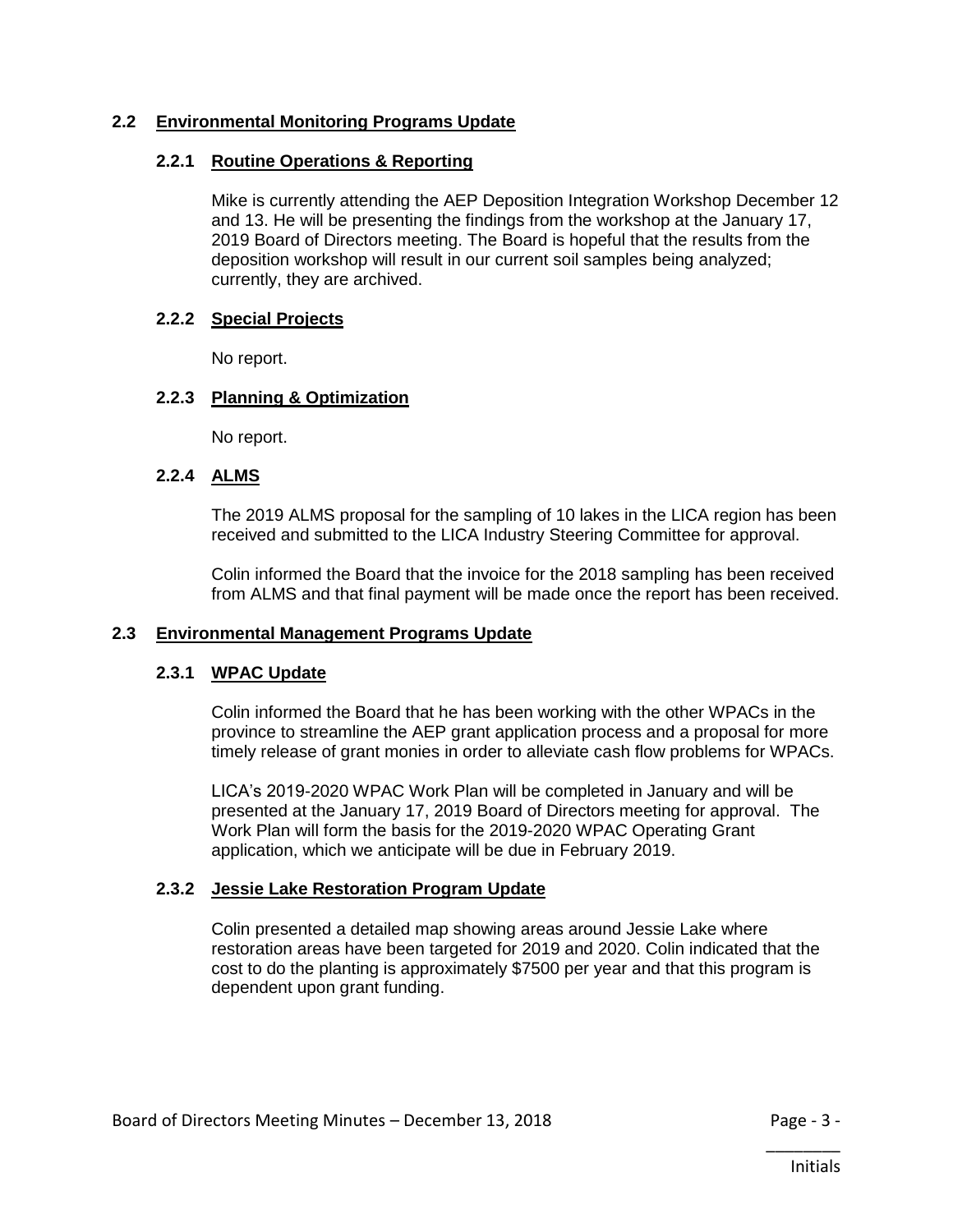# **2.3.3 Muriel Lake Restoration Program Update**

Colin is currently working with the Muriel Lake Basin Management Society, in conjunction with ALMS, to determine the lake's winter dissolved oxygen levels. He is coordinating the testing to ensure the data is reliable and in line with provincial data collected from other lakes. Testing will be done approximately 4 times over the winter months using a YSI probe purchased by LICA and the testing site had been determined using the AEP GPS coordinates.

# **2.3.4 Moose Lake Restoration Program Update**

Colin notified the Board that he was currently working with the Moose Lake Watershed Society to address previous data gaps identified in the Watershed Management Plan for Moose Lake. The Society is currently looking at purchasing a fecal coliform analyzer. Dana Swigart did indicate that the MD of Bonnyville has agreed to release \$50,000 towards the purchase of the equipment.

Francis Nkemamin informed the Board that Alberta Health Services (AHS) is implementing a new method of fecal testing for lakes which will be able to provide more in depth information of the origins. He suggested the Moose Lake Watershed Society speak with AHS for more information to ensure there is no duplication of testing.

# **2.3.5 WRRP Update**

The WRRP grant has been applied for and LICA will find out in June, 2019 if we will receive it. Colin will notify the Board as information arises.

# **2.3.6 IWMP Update**

Colin informed the Board that funding for the Integrated Watershed Management Plan (IWMP) has been on hold since 2016. He is currently considering projects which have been identified as addressing data gaps.

Arianne added that LICA's Technical Working Group has requested that a detailed work plan be developed, which will include a detailed budget and scope of work timeline, prior to any work commencing on the IWMP.

# **2.4 Administration**

# **2.4.1 Executive Director's Report**

Arianne presented her Executive Director's report. She also mentioned that a citizen did present a concern to LICA regarding a proposed facility expansion to include an industrial landfill near his home. She offered that, as a synergy group, LICA would be available to bridge a meeting between the concerned landowner and relevant stakeholders to address any concerns and assist with resolution.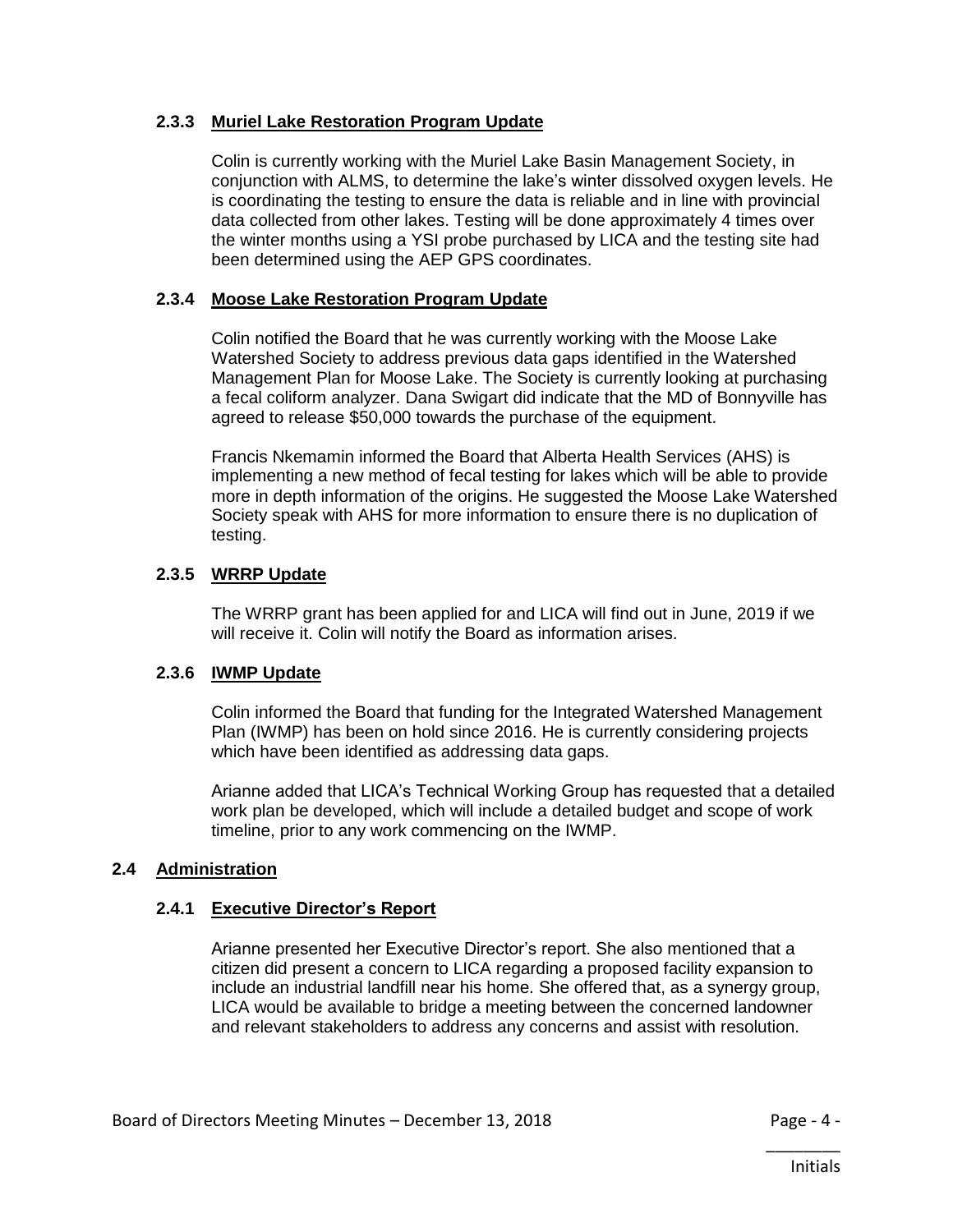# **2.4.2 Chair's Report**

No report.

# **2.4.3 Treasurer's Report**

# **2.4.3.1 Accounts Receivable Report to December 3rd, 2018**

Arianne presented the accounts receivable report to December 3, 2018 to the Board of Directors.

# **2.4.3.2 Finances to Date November 30th, 2018**

Arianne presented the finances report to November 30, 2018 to the Board.

#### **2.4.4 Governance Committee**

# **2.4.4.1 Governance Minutes of November 26, 2018**

John presented the minutes of the November 26<sup>th</sup>, 2018 Governance Committee meeting.

#### **2.4.4.2 Governance Committee Terms of Reference**

**#4 Moved by Richard Bourgeois AND RESOLVED that the attached Governance Committee Terms of Reference be accepted.**

**2.4.4.3 Policy 1.22** *Use of LICA Equipment*

**#5 Moved by Dana Swigart AND RESOLVED that the attached Policy 1.22** *Use of LICA Equipment* **be accepted.**

**2.4.4.4 Appendix A** *Application & Agreement to Use LICA Equipment*

**#6 Moved by Lorna Storoschuk AND RESOLVED that the attached Appendix A** *Application & Agreement to Use LICA Equipment* **be accepted.** 

**2.4.4.5 Policy 1.13 –** *Volunteer Hours*

**#7 Moved by Roxane Bretzlaff AND RESOLVED that the attached Policy 1.13** *Volunteer Hours*  **be accepted.**

# **2.4.4.6 Policy 1.14 –** *Confidentiality*

**#8 Moved by Colin Cote AND RESOLVED that the attached Policy 1.14** *Confidentiality* **be accepted.**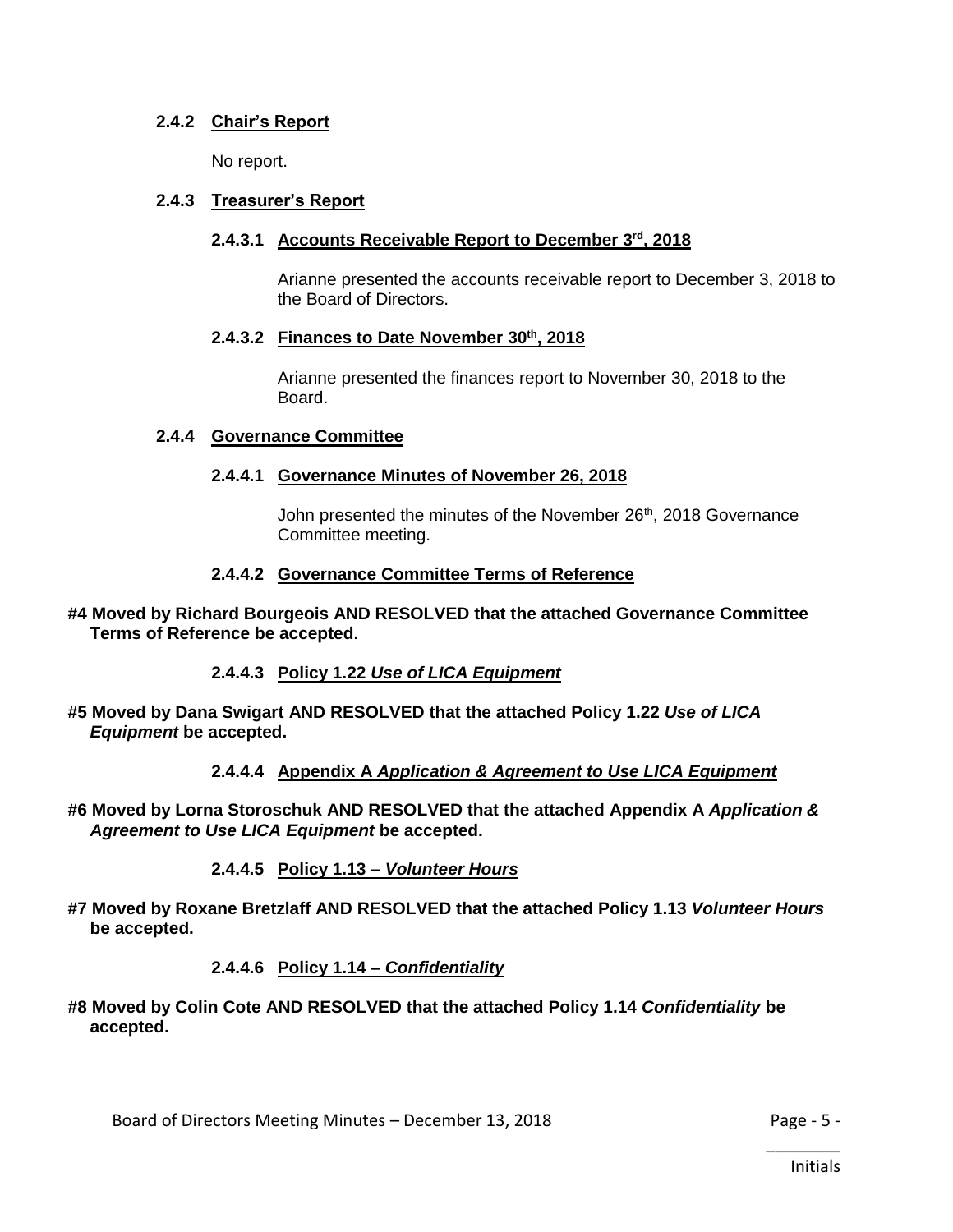# **2.4.4.7 Policy 1.15 –** *Personal Gifts*

**#9 Moved by Harold Ross AND RESOLVED that Policy 1.15** *Personal Gifts* **be sent back to the Governance Committee for further review.** 

# **2.4.4.8 Policy 1.16 –** *Use of LICA Premises*

**#10 Moved by Richard Bourgeois AND RESOLVED that the attached Policy 1.16 Use of LICAPremises be accepted.**

# **2.4.5 Education & Outreach Committee**

#### **2.4.5.1 E&O Minutes of November 27, 2018**

Richard presented the minutes of the November 27, 2018 Education and Outreach Committee meeting.

#### **2.4.5.2 E&O Committee Terms of Reference**

- **#11 Moved by Cody Jacknife AND RESOLVED that the attached Education and Outreach Committee Terms of Reference be accepted.**
- **#12 Moved by Dana Swigart AND RESOLVED that the Terms of Reference for Education & Outreach Committee, Governance Committee and Technical Working Group Committees be amended to have a numbering system similar to that of LICA policies.**
	- **2.4.6 Technical Working Group (TWG)**
		- **2.4.6.1 TWG Terms of Reference**

#### **#13 Moved by Harold Ross AND RESOLVED that the attached Technical Working Group Terms of Reference be accepted.**

# **2.4.6.2 Jessie Lake Aeration Scope of Work**

Colin explained that the TWG recommends to the Board that the aeration project on Jessie Lake be deferred at this time due to the increased cost associated with the depth of the lake being shallower than originally thought which increases the complexities of winterizing the system and/or the compromised integrity of the ice on the lake and potential liabilities associated with this risk. The TWG further recommends to the Board that Colin return to the Town of Bonnyville to provide further information on the project.

#### **#14 Moved by John Ilchuk AND RESOLVED that the Board accept the Technical Working Group recommendation as presented.**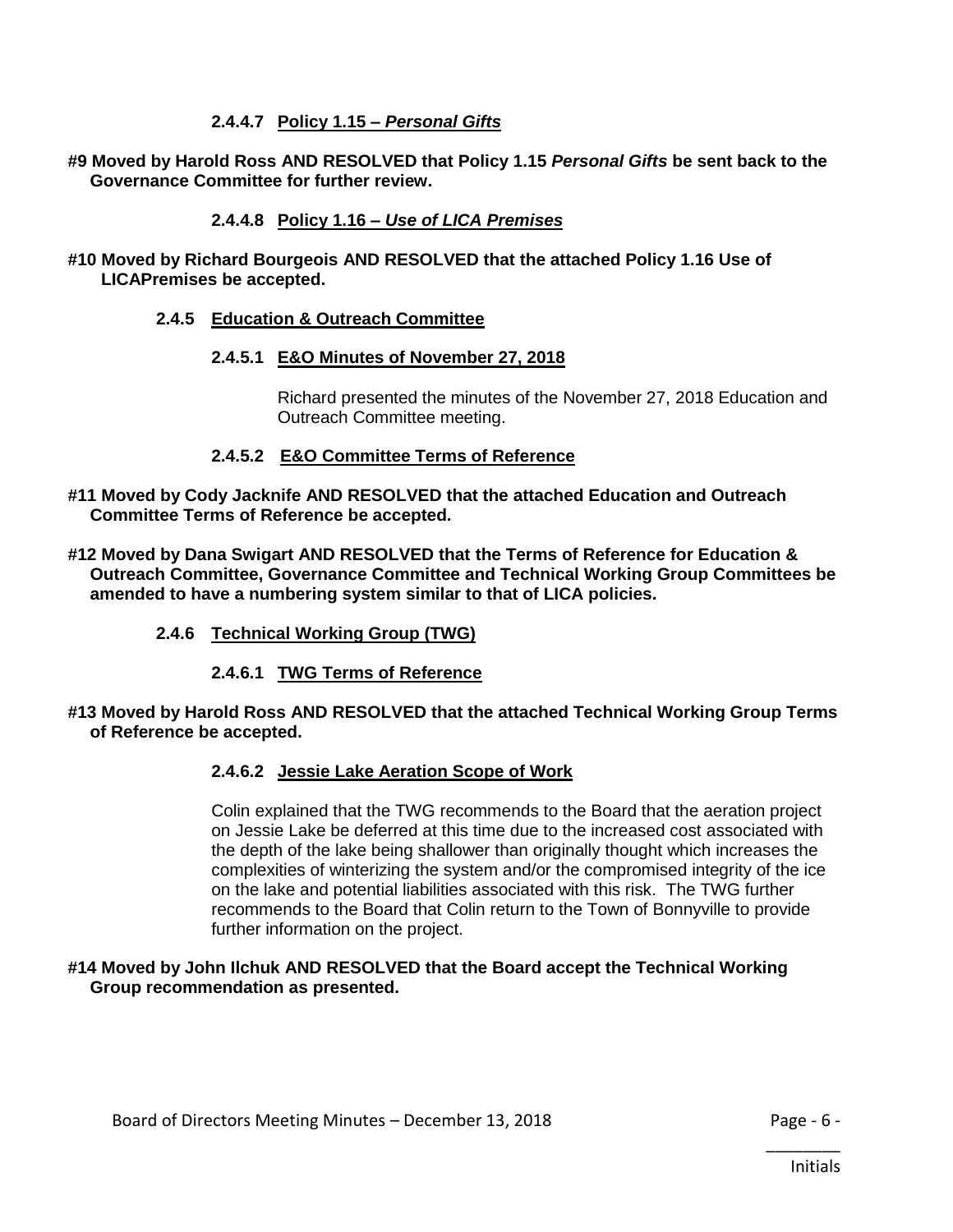# **2.4.6.3 Creek Water Quality Testing**

Colin informed the Board that the Creek Water Quality Testing project was developed to address data gaps in quantifying water quality in the area and to monitor changes. A number of locations have been identified in the scope of work and the project is expected to run for 5 years. Colin is planning to apply for Oil Sands Monitoring funding through AEP, Environmental Monitoring and Science Division.

**#15 Moved by Dana Swigart AND RESOLVED that the Creek Water Quality Testing Scope of Work be accepted as presented.**

#### **3.0 Upcoming Business**

#### **#16 Moved by Roxane Bretzlaff AND RESOLVED that Items 3.0 and 4.0 be tabled until the January 17, 2019 Board of Directors meeting.**

- **3.1 Strategic Planning**
	- **3.1.1 Convene and Collaborate**
	- **3.1.2 Engage and Inform**
	- **3.1.3 Influence and Approve**
	- **3.1.4 Efficient and Effective**

#### **4.0 Affiliate Organizations**

**4.1 Alberta Water Council**

No Report.

# **4.2 Alberta Airsheds Council**

No Report.

# **5.0 ACTION LIST**

#### **5.1 Follow-up on action list**

#### **5.1.1 November 8, 2018 Board of Directors Meeting**

The Board reviewed the action list for the November 8, 2018 Board of Directors Meeting noting that the item 3.2.3 was not completed on time. The Board agreed without motion that a statement regarding the lowering of Ozone AAAQO be drafted by Mike and submitted on behalf of LICA.

\_\_\_\_\_\_\_\_